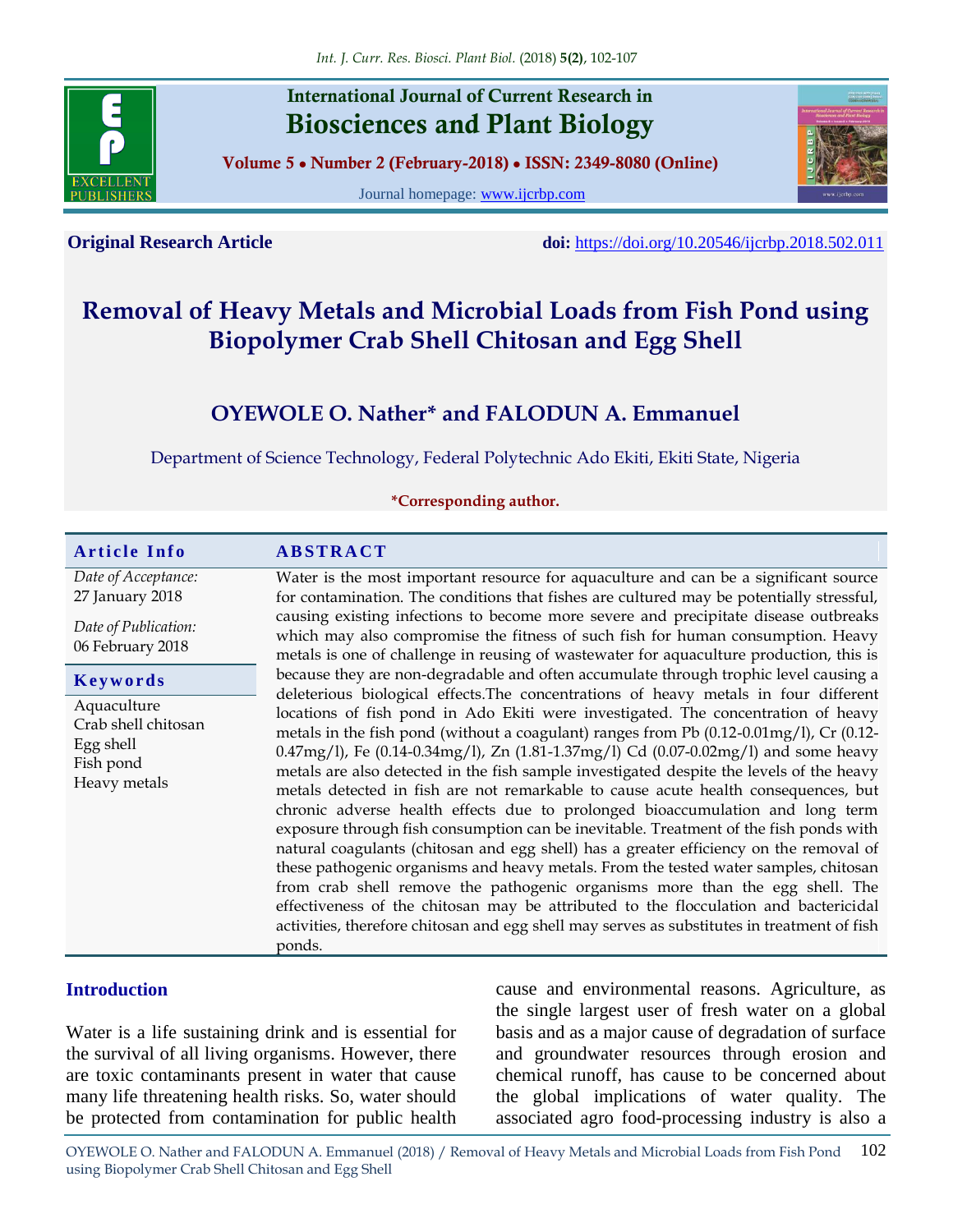significant source of organic pollution in most countries. Today, aquaculture is growing rapidly: according to the FAO/NACA WHO (1999), aquaculture provides 47% (51 million tons) of the global human fish consumption. In order to keep up with population growth and increasing *per capita*  fish consumption, aquaculture output is set to increase by a further 60%–100% over the next 20– 30 years (Aktar et al.*,* 2010).

Heavy metals is one of challenge in reusing of wastewater for aquaculture production, this is because they are non-degradable and often accumulate through trophic level causing a deleterious biological effects (Aktar et al.*,* 2010). Under certain environmental conditions heavy metals can accumulate up to toxic concentrations and cause ecological damage. In most cases fish is used as indicative factors in estimation of metal pollution in aquatic the aquatic system because they lie at the top of the aquatic food chain and may accumulate large amount of some metals from the water (Abdel-Baki et al.*,* 2013). Contamination of heavy metal in fish ponds and its health hazard effects to the human gain more concern to food scientists. Almost all heavy metals are potentially harmful to most living organisms after exposure and adsorb certain level of it (Aktar et al.*,* 2011).

The most reported toxic heavy metals to human health from contaminated aquatic organisms are cadmium (Cd), Mercury (Hg) and Lead (Pb) and some persistent organic pollutants (POPs) as a results of pollution from agriculture, industries, mining, household effluents and vector control (Polder et al.*,* 2014). Among other effects, heavy metals may interfere with the major functions of the endocrine system of human and were termed endocrine disrupters. Presence of faecal coliform in fish intended for human consumption may constitute a potential danger of causing disease (Ampofo and Clerk, 2010). *Escherichia coli, Staphylococcus aureaus* and *Salmonella* are within group of pathogenic bacteria which cause food poisoning that lead to public health problem associated with fish and fishery products (Henson and Humphrey, 2009).

This study evaluated the use of chitosan and crab shell as an alternative coagulant in removal of heavy metals and microbial load associated with fish ponds.

## **Materials and methods**

## **Experimental design**

Fish were reared in five different water qualities ranging from wastewater to clean water. Both African catfish were stocked at a rate of five fish/ $m<sup>2</sup>$ of water for 90 days. Water analysis for heavy metals concentration (Cd, Pb, Cr, As, Zn, Mn and Fe) were analyzed from each study site. Also, at the end of the experimental period the fish were harvested and analyzed for heavy metal concentration, microbiological load (*Salmonella, E. coli,* and *Staphylococcus aureus*).

## **Water samples collection**

Water samples were collected from five fishponds stocked with the African catfish (*Clarias gariepinus*) sited at different locations in Ado Ekiti. 100ml of water were collected in sterile glassware containers with stoppers. The water samples for microbial analysis were transported in ice-packs and processed between 2-3 hrs after collection.

## **Preparation of chitosan from crab shell**

The raw materials i.e., crab shell was bought from Oja Oba Market Ado Ekiti. It was then dried, crushed and decalcified by treatment with 10% HCl, the acid being changed every day. The dorsal cover of the shell was peeled off on the third day. The resulting chitin protein complex of the dorsal cover was deproteinized by the treatment of 10% (w/v) NaOH AT 103 to 105°C in an autoclave. The septa region was deproteinized in 6h treatment under similar conditions. The resulting slurry was neutralized with 15% KOH solution in a large beaker and the precipitate was then filtered and thoroughly washed with hot water and deionized water. The resulting chitosan precipitates was dried at 105°C and ground to pass through a standard 40 mesh sieve.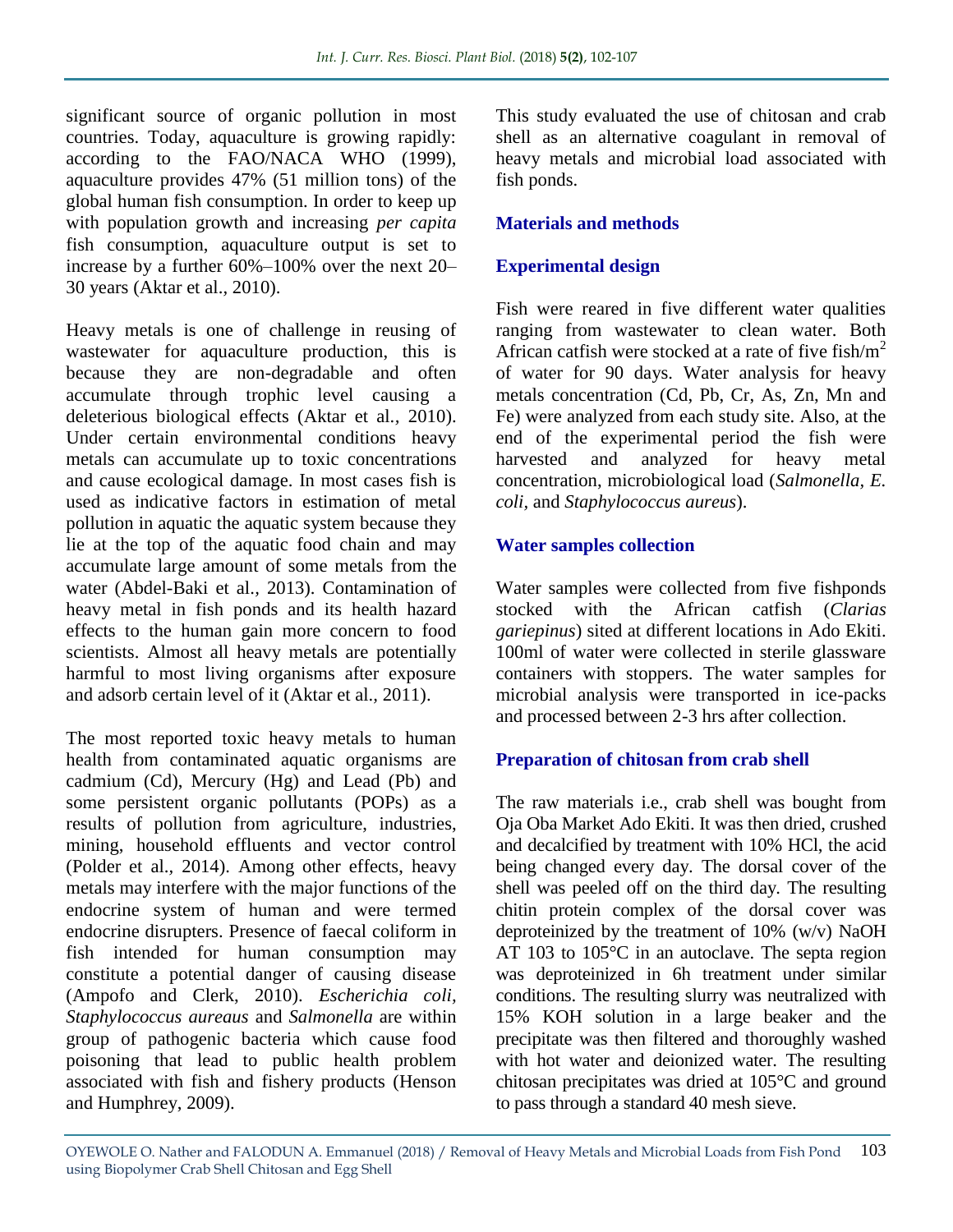#### **Water sampling/sample preparation**

The water samples were filled in sample bottles in triplicate from each experimental sites. There after the sample fixed at pH of 2 by nitric acid and samples were kept refrigerated at 4<sup>°</sup>C before being transferred to Afe Babalola University laboratory for heavy metals analysis.

#### **Fish sampling/sample preparation**

The experimental fish were harvested from cages and immediately chilled before kept frozen at -18°C before gathered to the laboratory for further analytical procedures. Before analysis, frozen fish were thawed in warm clean water then de-headed and filleted using sharp knife,and wasdried over 24 hours at 80°C in heraeus thermo scientific oven. The sample then grinded for20 minutes at 180 rpm using planetary mono mill (pulverisette 6) to get fine particles, the meal was used to make pellets after mixing with binder (starch). Pellets were

#### **Results and discussion**

|  | Table 1. Levels of heavy metals in water samples. |
|--|---------------------------------------------------|
|--|---------------------------------------------------|

inserted in X-Ray fluorescence (Spectro xepos – EDXRF) for analyzing the sample.

#### **Microbial analysis**

The microbial load of the water from the fish ponds wasdetermined by performing a ten-fold serial dilution of the sample in test tubes containing sterile distilled water. The total viable bacterial count was determined using the pour plate technique cultured in duplicates. The plates were incubated at 35°C for 48 hrs. The colonies were counted and expressed in colony forming unit per ml (cfu/ml) and values were estimated by means of duplicate determination. The isolated colonies were streaked on nutrient agar and pure cultures of the bacterial isolates were subjected to various morphological and biochemical characterization tests (Cheesbrough, 2006) to determine the identity of the bacteria isolates with reference to Bergey's Manual of Determinative Bacteriology (Buchanan and Gibbons, 1974).

| S/N            | $Pb$ (mg/l) | $Cd$ (mg/l) | $\mathbf{Mn}$ (mg/l) | $Cr$ (mg/l) | Fe (mg/l) | $As$ (mg/l) | $\mathbf{Zn}$ (mg/l) |
|----------------|-------------|-------------|----------------------|-------------|-----------|-------------|----------------------|
| A1             | 0.12        | 0.07        | 0.01                 | 0.37        | 0.26      | < 0.01      | $1.70^{+}$           |
| A <sub>2</sub> | 0.08        | 0.04        | < 0.01               | 0.47        | 0.34      | < 0.01      | 1.81                 |
| A <sub>3</sub> | < 0.01      | 0.05        | 0.03                 | 0.36        | 0.28      | < 0.01      | 1.68                 |
| A4             | < 0.01      | 0.02        | 0.04                 | 0.12        | 0.14      | < 0.01      | 1.37                 |

 $A_1 - A_4$  = pond at different location in Ado Ekiti; PL = Permissible limit.

| S/N | $Pb$ (mg/l) | $Cd$ (mg/l) | $\text{Mn}$ (mg/l) | $Cr$ (mg/l) | Fe (mg/l) | $As$ (mg/l) | $\mathbf{Zn}$ (mg/l) |
|-----|-------------|-------------|--------------------|-------------|-----------|-------------|----------------------|
| A1  | $0.00\,$    | $0.00\,$    | 0.00               | 0.38        | 0.38      | 0.00        | 27.14                |
| A2  | 0.001       | $0.00\,$    | 0.00               | 0.48        | 0.37      | 0.00        | 23.45                |
| A3  | $0.00\,$    | $0.00\,$    | $0.001\,$          | 0.63        | 0.674     | 0.00        | 22.32                |
| A4  | $0.00\,$    | $0.00\,$    | $0.001\,$          | 0.63        | 0.674     | 0.00        | 28.14                |

#### **Table 3.** Microbial count in water samples.

| S/N            | Salmonella spp. | E. coli | Staphylococcus aureus |
|----------------|-----------------|---------|-----------------------|
| A1             | $-ve$           | $+ve$   | $+ve$                 |
| A <sub>2</sub> | $-ve$           | $+ve$   | $+ve$                 |
| A <sub>3</sub> | $-ve$           | $+ve$   | $+ve$                 |
| A <sub>4</sub> | $-ve$           | $-ve$   | $+ve$                 |

OYEWOLE O. Nather and FALODUN A. Emmanuel (2018) / Removal of Heavy Metals and Microbial Loads from Fish Pond using Biopolymer Crab Shell Chitosan and Egg Shell 104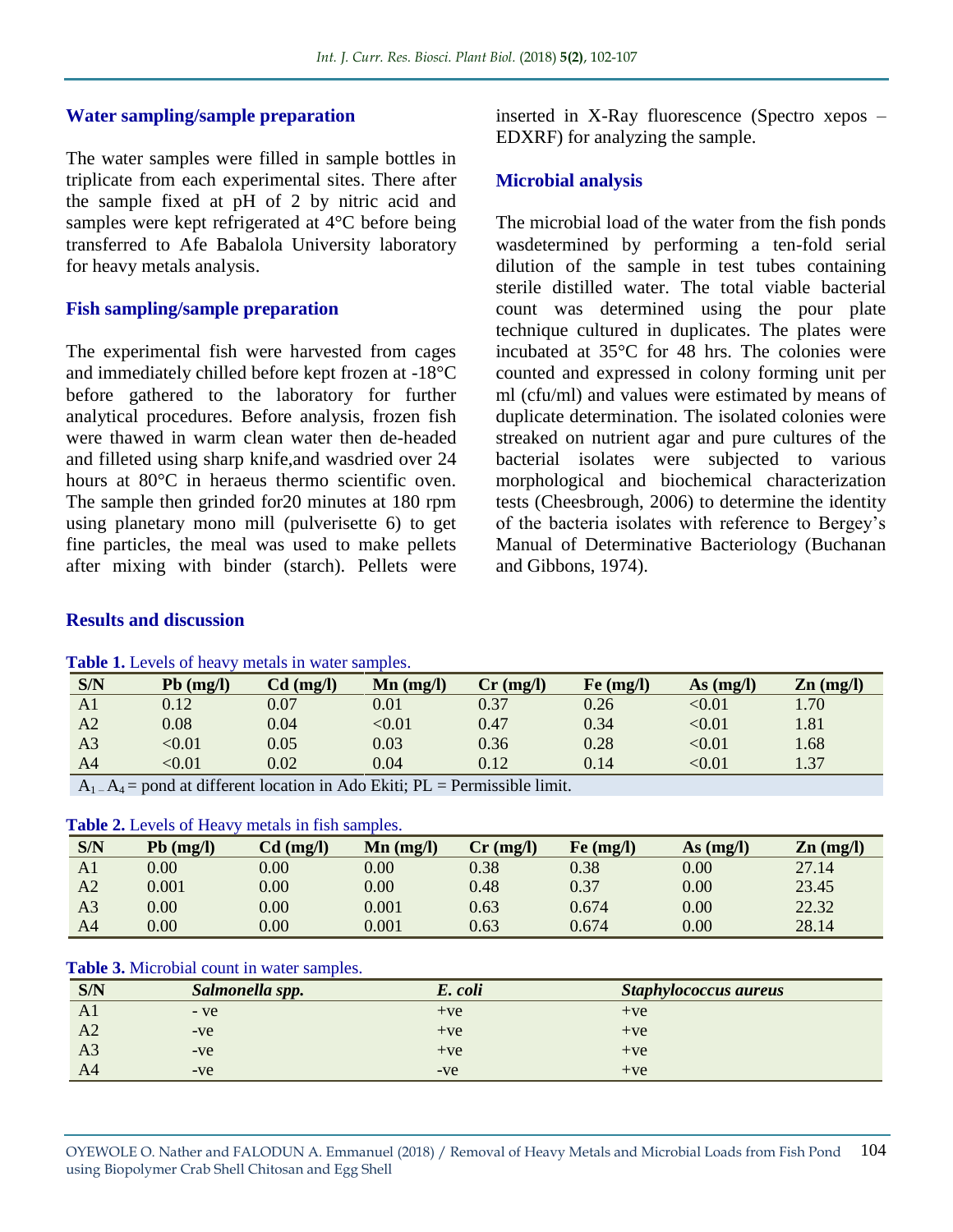| (a) Metals:    |             |             |                               |             |           |             |                      |
|----------------|-------------|-------------|-------------------------------|-------------|-----------|-------------|----------------------|
| S/N            | $Pb$ (mg/l) | $Cd$ (mg/l) | $\mathbf{M}\mathbf{n}$ (mg/l) | $Cr$ (mg/l) | Fe (mg/l) | $As$ (mg/l) | $\mathbf{Zn}$ (mg/l) |
| A1             | Nil         | 0.01        | Nil                           | 0.08        | 0.01      | Nil         | 1.12                 |
| A2             | Nil         | 0.00        | Nil                           | 0.04        | 0.03      | Nil         | 0.67                 |
| A <sub>3</sub> | Nil         | 0.00        | 0.01                          | 0.05        | 0.27      | 0.00        | 0.147                |
| A4             | Nil         | Nil         | Nil                           | 0.01        | 0.01      | Nil         | 0.148                |

#### **Table 4.** Effect of using coagulants (chitosan) on the metals and microbial count.

#### *(b) Microbial count:*

| S/N            | Salmonella spp. | E. coli | <b>Staphylococcus aureus</b> |
|----------------|-----------------|---------|------------------------------|
| A1             | $-ve$           | $-ve$   | $-ve$                        |
| A2             | $-ve$           | $-ve$   | $-ve$                        |
| A <sub>3</sub> | $-ve$           | $-ve$   | $-ve$                        |
| A4             | $-ve$           | $-ve$   | $-ve$                        |

**Table 5.** Effect of using natural coagulant (egg shell) on the metals and microbial count.

| $(a)$ Metals:  |             |             |           |             |           |             |                      |
|----------------|-------------|-------------|-----------|-------------|-----------|-------------|----------------------|
| S/N            | $Pb$ (mg/l) | $Cd$ (mg/l) | Cu (mg/l) | $Cr$ (mg/l) | Fe (mg/l) | As $(mg/l)$ | $\mathbf{Zn}$ (mg/l) |
| A1             | 0.07        | Nil         | $0.01\,$  | 0.28        | 0.21      | Nil         | 1.12                 |
| A2             | 0.01        | Nil         | Nil       | 0.06        | 0.18      | Nil         | 1.34                 |
| A <sub>3</sub> | < 0.001     | Nil         | 0.05      | 0.12        | 0.28      | Nil         | 1.12                 |
| A4             | Nil         | Nil         | 0.01      | 0.08        | 0.24      | Nil         | 1.18                 |

### *(b) Microbial count:*

| S/N            | Salmonella spp. | E. coli | <b>Staphylococcus aureus</b> |
|----------------|-----------------|---------|------------------------------|
| A1             | $-ve$           | $+ve$   | $-ve$                        |
| A2             | $-ve$           | $-ve$   | $+ve$                        |
| A <sub>3</sub> | $-ve$           | $+ve$   | $+ve$                        |
| A <sub>4</sub> | $-ve$           | $-ve$   | $-ve$                        |

The concentrations of heavy metals in four different locations were investigated. The concentration of heavy metals in the fish pond (without a coagulant) ranges from Pb (0.12-0.01mg/l), Cr (0.12-0.47mg/l), Fe (0.14-0.34mg/l)Zn(1.81-1.37mg/l) Cd(0.07- 0.02mg/l) and some heavy metals are also detected in the fish sample investigated with highest value of Zn. These concentrations differences of heavy metals between this study and others can be due to the ecological needs, surrounding environment, rate of metabolism, feeding behavior of the fish, exposure time and seasonal variation, despite the fact that these values observed are within the permissible limit of Cheesebrough (2006). they can reach

dangerous trend if the source of these metals are not controlled.

To control these metals, two natural coagulants were used and tested on the water samples as shown in Table 4 and 5. The results shows that the natural coagulant chitosan have higher tendency and serve as effective ways in removing heavy metals from the pond compared to egg shell but the egg shell possess higher tendency of removing cadmium than chitosan and this may be due to abundant of calcium carbonate in the egg shell which have high infinity of binding to the cadmium in the samples.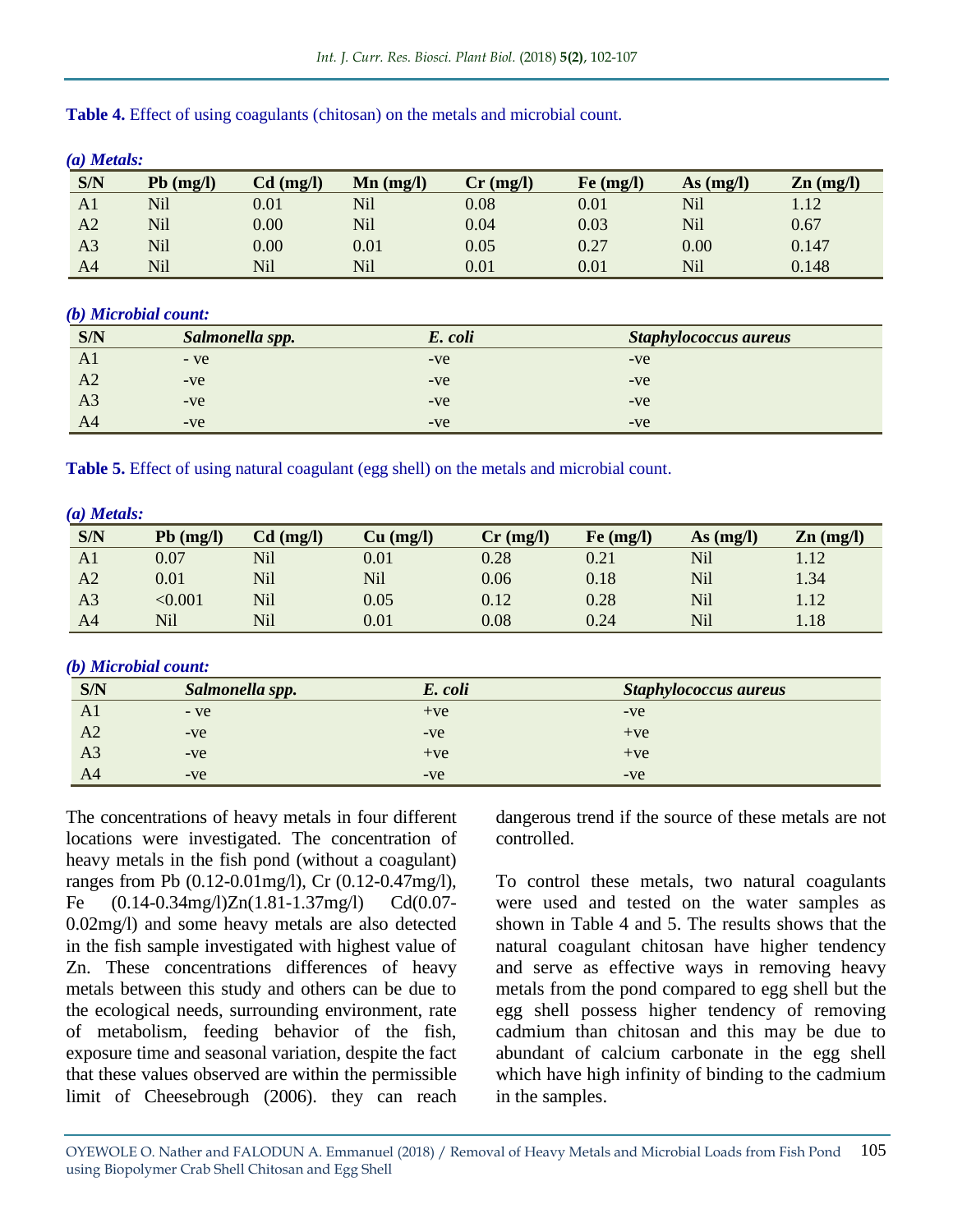The heavy metals like copper, nickel, mercury, lead, zinc, arsenic are extremely toxic and bio persistent in nature. The total removal of heavy metals by the chitosan may be due to tendency to bind/chelate with metal ions like cadmium, copper, lead, mercury, etc. The metal binding efficiency of chitosan depends on the availability of amine groups for interaction with metal ions.

The Table 3 revealed the presence of *Escherichia coli* and *Staphylococcus aureus* in all the four fish ponds investigated before the addition of natural coagulant. The presence of the above organism may pose a threat to the health of the fishes and the consumers and this is in agreement with findings reported by Molokw and Okpokwasilli (2002) and these could suggest a possible faecal contamination of the fish ponds.

Treatment of the fish ponds with natural coagulants (chitosan and egg shell) has a greater efficiency on the removal of these pathogenic organisms. From the tested water samples, chitosan from crab shell remove all the pathogenic organisms more than the egg shell. The effectiveness of the chitosan may be attributed to the flocculation and bactericidal activities which has been reported as a bridging mechanism for bacterial coagulation by and its molecules has a tendency to bind on the microbial cell surface and form an impervious layer around it (Varma et al.*,* 2004). Thus, these may cause cell permeability and causes leaking of the intracellular constituents and death of microbial cells.

## **Conclusion**

The results of this study revealed the quality of fish Ponds in terms of heavy metal and microbial contamination from four different location in Ado Ekiti and the use of natural coagulant chitosan and egg shell as a substitutes in removing the above effects. The levels of the heavy metals detected in fish are not remarkable to cause acute health consequences, but chronic adverse health effects due to prolonged bioaccumulation and long term exposure through fish consumption can be inevitable. The microbial load and heavy metals can

be reduced by using Chitosan and egg shell as a natural coagulant in treatment of fish ponds. The public should be enlightened on the possibility of being susceptible to health problems when feeding a contaminated fish with heavy metals and harmful microorganisms.

## **Conflict of interest statement**

Authors declare that they have no conflict of interest.

## **References**

- Abdel-Baki, A., Dkhil, M., Al-Quraishy, S., 2013. Bioaccumulation of some heavy metals in tilapia fish relevant to their concentration in water and sediment of Wadi Hanifah, Saudi Arabia. Afr. J. Biotechnol. 10, 2541-2547.
- Aktar, M.W., Paramasivam, M., Ganguly, M., 2010. Assessment and occurrence of various heavy metals in surface water of Ganga River around Kolkata: A study for toxicity and ecological impact. Environ. Monit. Assess. 160, 207-213.
- Aktar, M.W., Sengupta, D., Chowdhury, A., 2011. Occurrence of heavy metals in fish: a study for impact assessment in industry prone aquatic environment around Kolkata in India. Environ. Monit. Assess. 181, 51-61.
- Ampofo, J.A., Clerk, G.C., 2010. Diversity of bacteria contaminants in tissues of fish cultured in organicwaste-fertilized ponds: health implications. Open Fish Sci. J. 3, 142-146.
- Buchanan, R.E., Gibbons, N.E., 1974. Bergey's Manual of Determinative Bacteriology. 8<sup>th</sup> Edn. The Williams and Wilkins Company, Baltimore, USA.
- Cheesbrough, M., 2006. District Laboratory Practice in Tropical Countries. Part 2. 2<sup>nd</sup> Edn. Cambridge University Press, UK.
- FAO/NACA WHO, 1999. Food safety issues associated with products from aquaculture: report of a joint FAO/NACA/WHO study group World Health Organization 883.
- Henson, S., Humphrey, J., 2009. The impacts of private food safety standards on the food chain